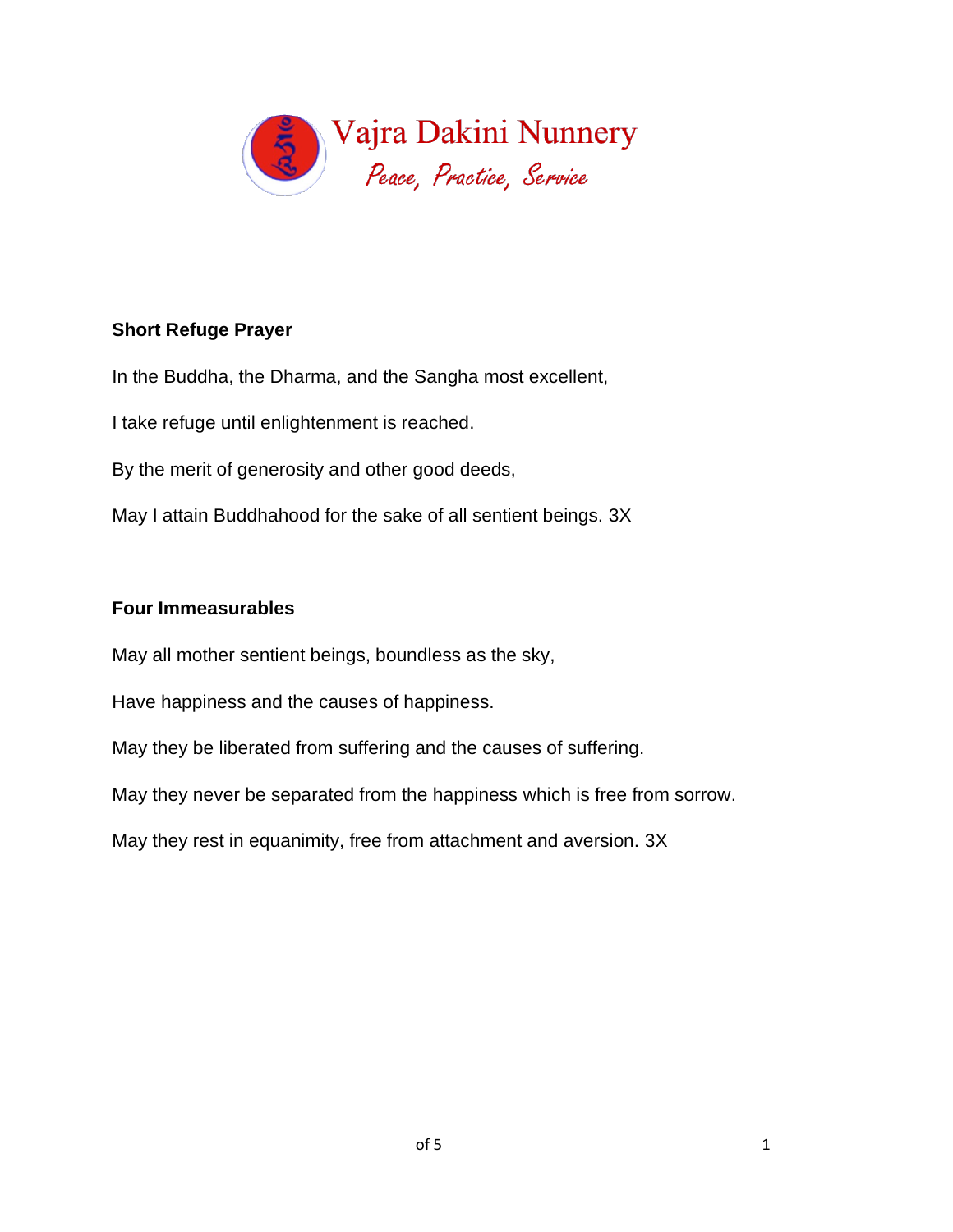#### **Homage to the Buddha**

When you were born as the chief among humans You took seven steps on this great earth and said, I am supreme in this world". Wise one, we prostrate to you.

Possessing a completely pure body, an excellent supreme form,

Ocean of wisdom, mountain of gold,

Famed throughout the three worlds,

Supreme protector, we prostrate to you.

Possessing the supreme marks, face immaculate like the full moon,

Golden colored one; we prostrate to you.

Free from stains, in the three worlds, there is no one like you.

To you who has incomparable wisdom, we prostrate.

Supreme among humans, the charioteer and tamer of beings,

The Tathagata who severs the all enmeshing fetters

Who with senses pacified and utterly pacified, is skillful

To you who dwelt in Sharvasti, I prostrate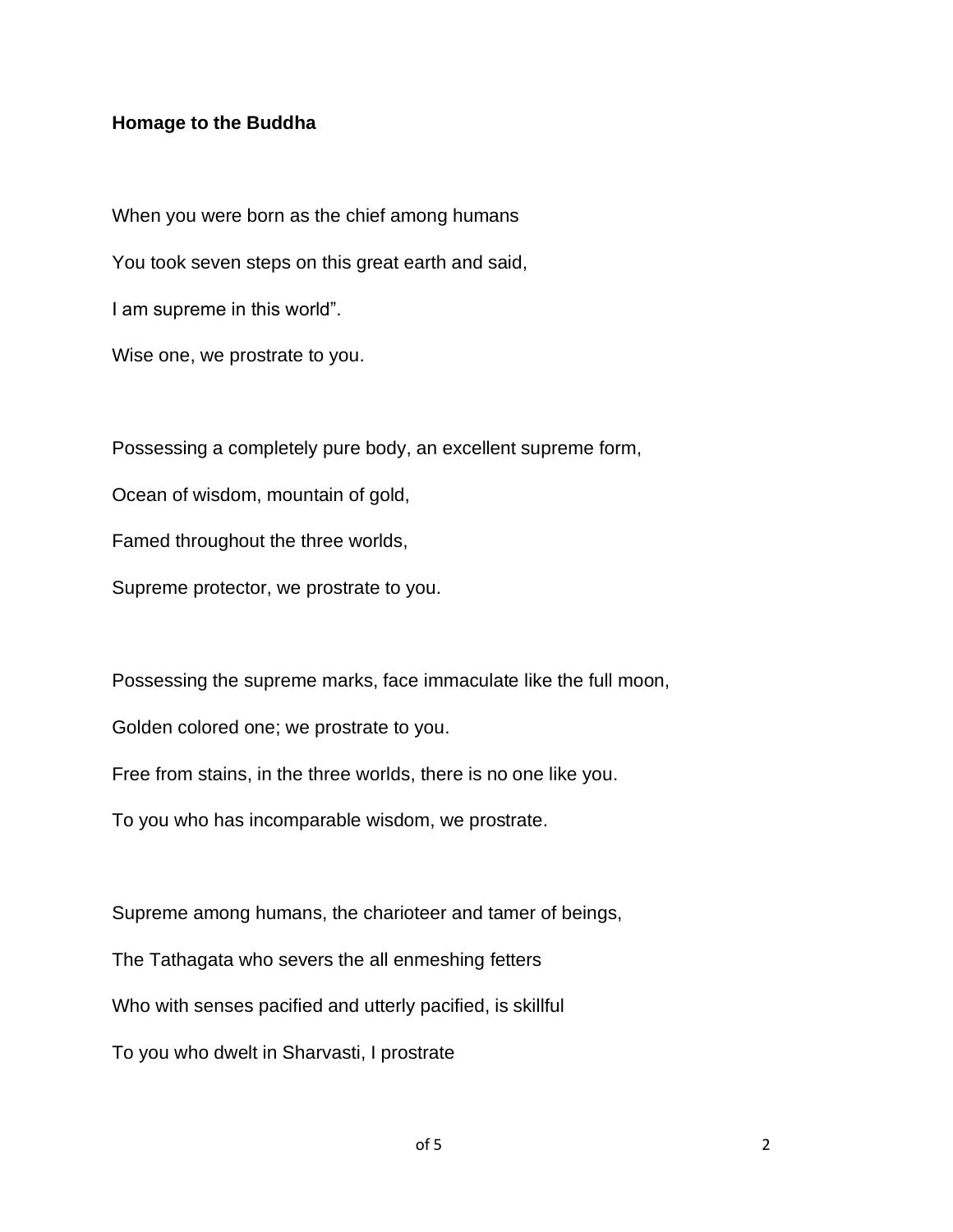The protector who possesses great kindness,

The omniscient teacher

The basis of oceans of merit and virtue-

We prostrate to the Tathagata.

Pure, the cause of freedom from passion Virtuous, liberating from the lower realms, This alone is the supreme ultimate truth. We prostrate to the Dharma, which is peace.

Liberated, they show the path to liberation They are fully dedicated to the disciplines; They are a holy field of merit, and possess virtue We prostrate to the Sangha.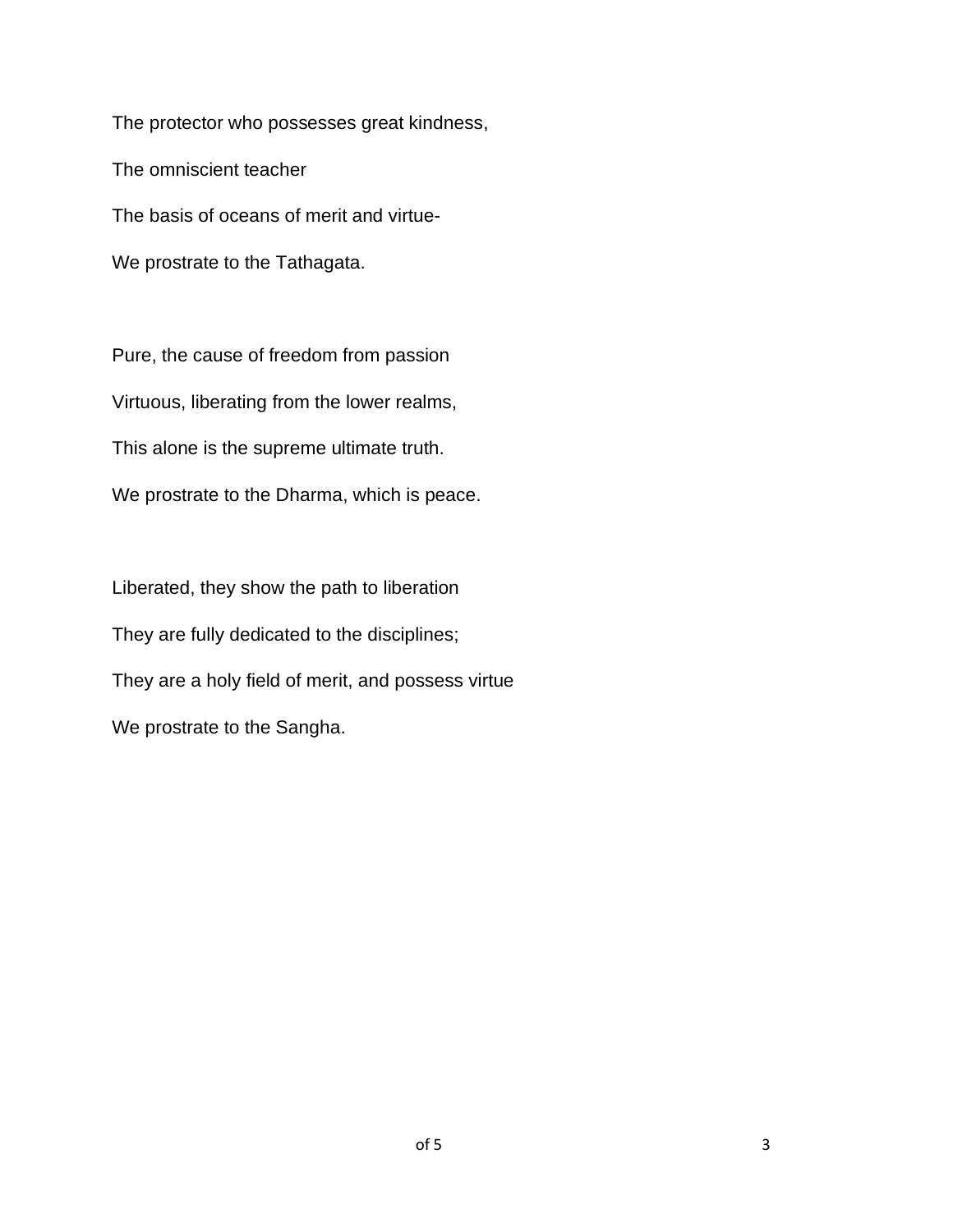## **Sixteen Breaths**

- 1. "Breathing in a long breath: 'I know I am breathing in a long breath'; or breathing out long, 'I know I am breathing out a long breath''
- 2. Breathing in a short breath, I know I am breathing in a short breath'; or breathing out a short breath, I know I am breathing out a short breath''
- 3. Training thus: 'I shall breathe in experiencing the whole body [of breath]': 'I shall breathe out experiencing the whole body [of breath].'
- 4. Training thus: 'I shall breathe in tranquillizing the bodily formation': 'I shall breathe out tranquillizing the bodily formation.'
- 5. Training thus: 'I shall breathe in experiencing joy': 'I shall breathe out experiencing rapture.'
- 6. Training thus: 'I shall breathe in experiencing pleasure'; she trains thus: 'I shall breathe out experiencing pleasure.'
- 7. Training thus: 'I shall breathe in experiencing the mental formation': 'I shall breathe out experiencing the mental formation.'
- 8. Training thus: 'I shall breathe in tranquillizing the mental formation': 'I shall breathe out tranquillizing the mental formation.'
- 9. Training thus: 'I shall breathe in experiencing the mind': 'I shall breathe out experiencing the mind.'
- 10. Training thus: 'I shall breathe in gladdening the mind': 'I shall breathe out gladdening the mind.'
- 11. Training thus: 'I shall breathe in concentrating the mind': 'I shall breathe out concentrating the mind.'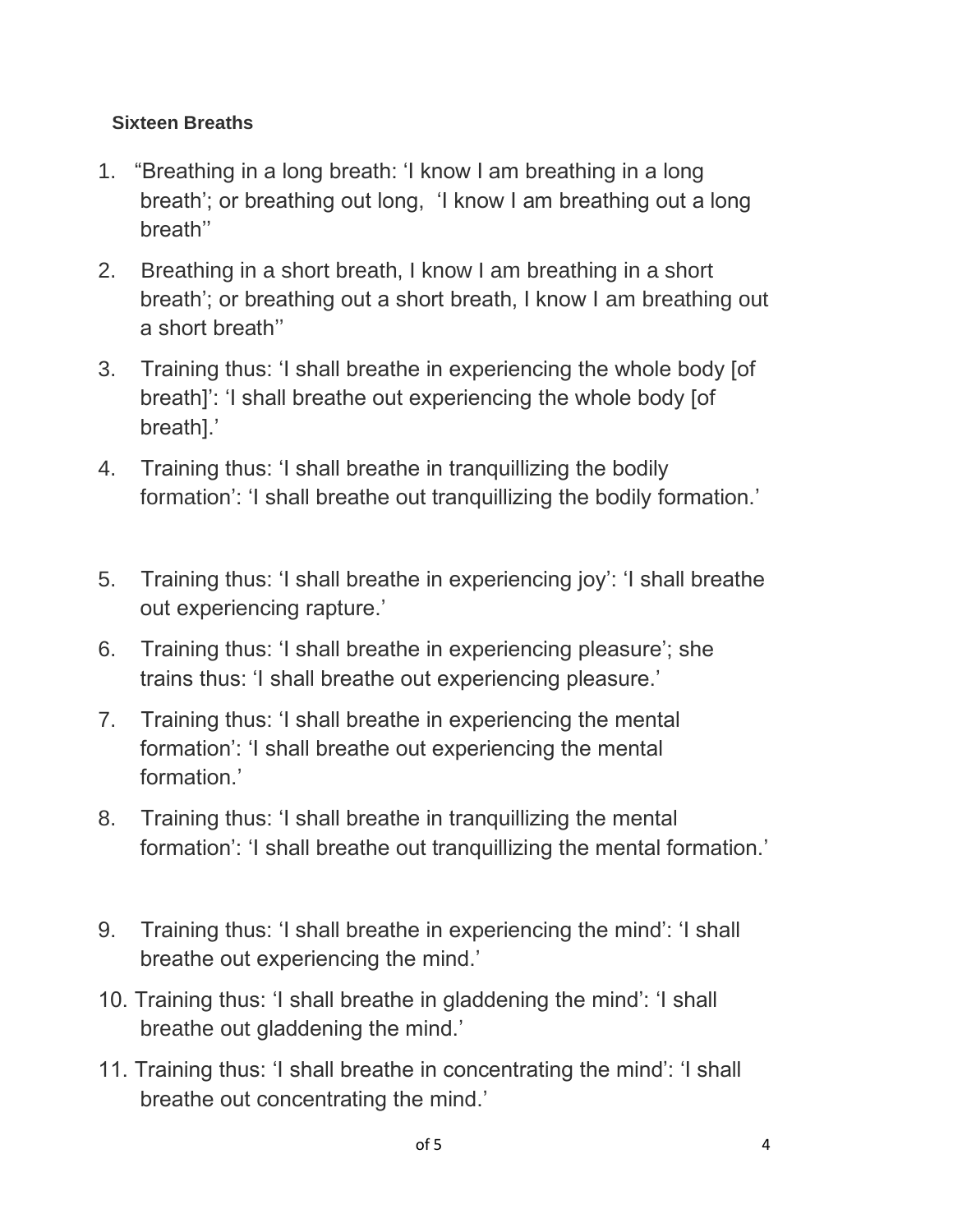- 12. Training thus: 'I shall breathe in liberating the mind': 'I shall breathe out liberating the mind.'
- 13. Training thus: 'I shall breathe in contemplating impermanence': 'I shall breathe out contemplating impermanence.'
- 14. Training thus: 'I shall breathe in contemplating fading away': 'I shall breathe out contemplating fading away.'
- 15. Training thus: 'I shall breathe in contemplating cessation': 'I shall breathe out contemplating cessation.'
- 16. Training thus: 'I shall breathe in contemplating letting go': 'I shall breathe out contemplating letting go.'

## **Dedication Prayers**

By this virtue, may I achieve omniscience

And may all who travel on the stormy waves of birth, old age, sickness and death, cross the ocean of samsara,

By defeating all enemies – confusion (the cause of suffering).

As Manjushri, the warrior, realized the ultimate state,

And as did Samantabhadra, I will follow in their path

And fully dedicate all the merit for all sentient beings.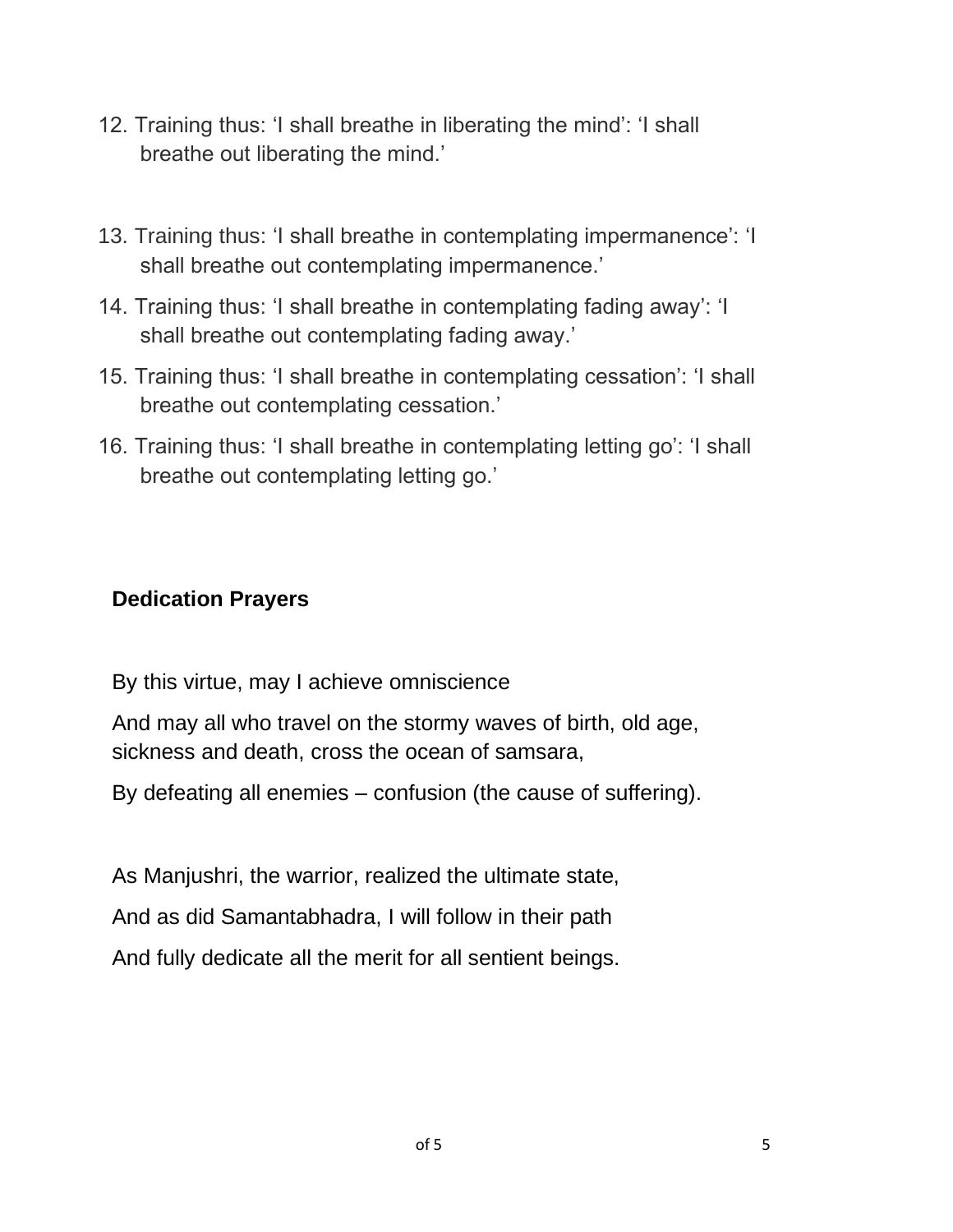Bodhicitta, the excellent and precious mind —

Where it is unborn, may it arise;

Where it is born, may it not decline, but ever increase higher and higher.

May the Life of the Lama, the glory of the Teachings, be firm

May the world be filled with holders of the Teaching

May the abundant strength of the Teaching's patrons increase and

May all be auspicious, so that the Teachings remain for ages to come!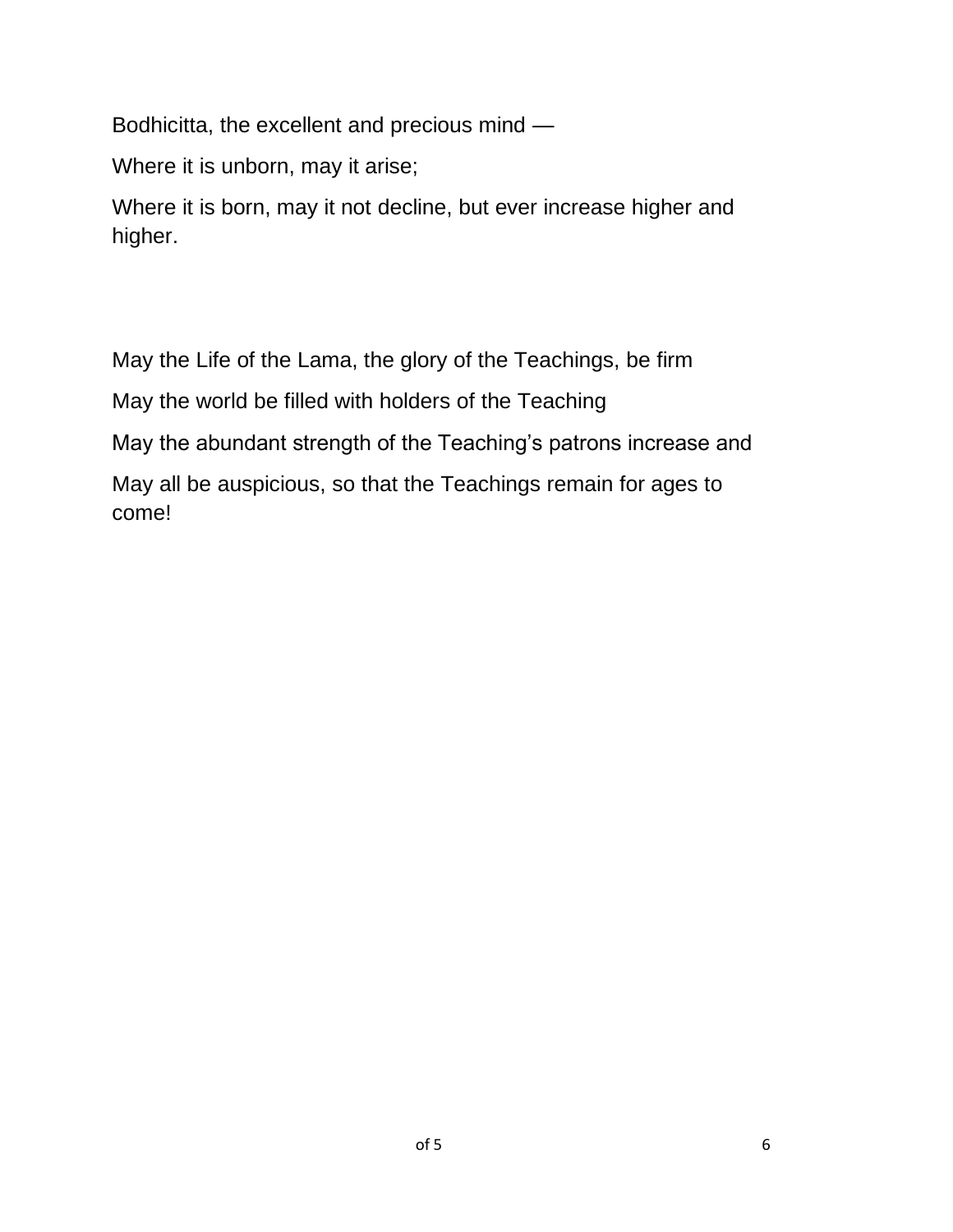# **Ānāpānasati Sutta: Mindfulness of Breathing**

*The Middle Length Discourses of the Buddha* (Bhikkhu Bodhi, Wisdom Publications, 2009)

# *(Introductory Section)*

1. Thus have I heard. On one occasion the Blessed One was living at Sāvatthī in the Eastern Park, in the Palace of Migāra's Mother, together with many very well known elder disciples—the venerable Sāriputta, the venerable Mahā Moggallāna, the venerable Mahā Kassapa, the venerable Mahā Kaccāna, the venerable Mahā Koṭṭhita, the venerable Mahā Kappina, the venerable Mahā Cunda, [79] the venerable Anuruddha, the venerable Revata, the venerable Ānanda, and other very well-known elder disciples.

2. Now on that occasion elder bhikkhus had been teaching and instructing new bhikkhus; some elder bhikkhus had been teaching and instructing ten bhikkhus, some elder bhikkhus had been teaching and instructing twenty … thirty … forty bhikkhus. And the new bhikkhus, taught and instructed by the elder bhikkhus, had achieved successive stages of high distinction.

3. On that occasion—the Uposatha day of the fifteenth, on the fullmoon night of the Pavāraṇā ceremony—the Blessed One was seated in the open surrounded by the Sangha of bhikkhus. Then, surveying the silent Sangha of bhikkhus, he addressed them thus:

4. "Bhikkhus, I am content with this progress. My mind is content with this progress. So arouse still more energy to attain the unattained, to achieve the unachieved, to realise the unrealised. I shall wait here at Sāvatthī for the Komudī full moon of the fourth month."

5. The bhikkhus of the countryside heard: "The Blessed One will wait there at Sāvatthī for the Komudī full moon of the fourth month." And the bhikkhus of the countryside left in due course for Sāvatthī to see the Blessed One.

6. And elder bhikkhus still more intensively taught and instructed new bhikkhus; some elder bhikkhus taught and instructed ten bhikkhus, some elder bhikkhus taught and instructed twenty … thirty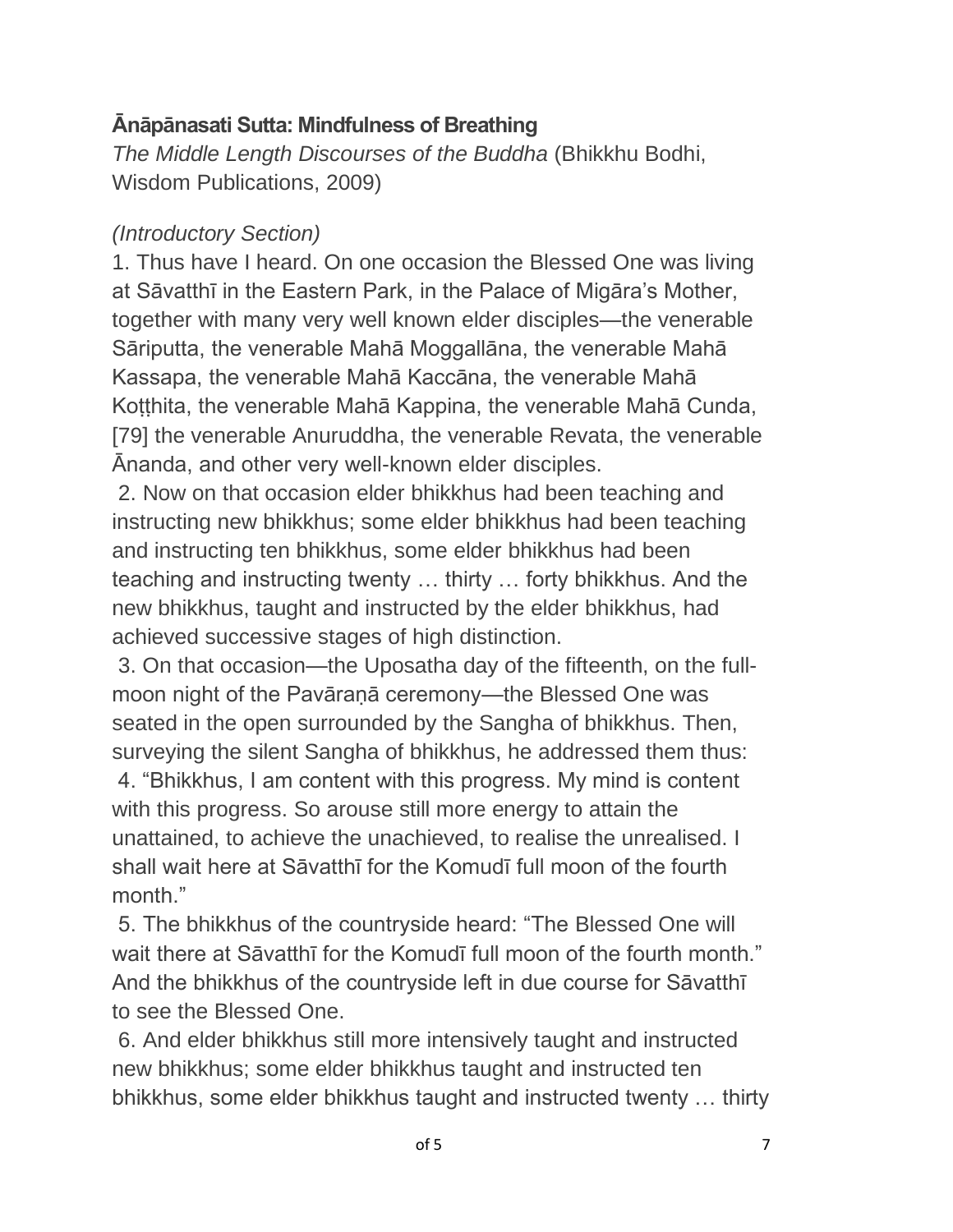… forty bhikkhus. And the new bhikkhus, taught and instructed by the elder bhikkhus, achieved successive stages of high distinction. 7. On that occasion—the Uposatha day of the fifteenth, the fullmoon night of the Komudī full moon of the fourth month—the Blessed One was seated in the open surrounded by the Sangha of bhikkhus. Then, surveying the silent Sangha of bhikkhus, he addressed them thus:

8. "Bhikkhus, this assembly is free from prattle, this assembly is free from chatter. It consists purely of heartwood. Such is this Sangha of bhikkhus, such is this assembly. Such an assembly as is worthy of gifts, worthy of hospitality, worthy of offerings, worthy of reverential salutation, an incomparable field of merit for the world such is this Sangha of bhikkhus, such is this assembly. Such an assembly that a small gift given to it becomes great and a great gift greater—such is this Sangha of bhikkhus, such is this assembly. Such an assembly as is rare for the world to see—such is this Sangha of bhikkhus, such is this assembly. Such an assembly as would be worth journeying many leagues with a travel-bag to see such is this Sangha of bhikkhus, such is this assembly.

9. "In this Sangha of bhikkhus there are bhikkhus who are arahants with taints destroyed, who have lived the holy life, done what had to be done, laid down the burden, reached their own goal, destroyed the fetters of being, and are completely liberated through final knowledge—such bhikkhus are there in this Sangha of bhikkhus. 10. "In this Sangha of bhikkhus there are bhikkhus who, with the destruction of the five lower fetters, are due to reappear spontaneously [in the Pure Abodes] and there attain final Nibbāna, without ever returning from that world—such bhikkhus are there in this Sangha of bhikkhus.

11. "In this Sangha of bhikkhus there are bhikkhus who, with the destruction of three fetters and with the attenuation of lust, hate, and delusion, are once-returners, returning once to this world [81] to make an end of suffering—such bhikkhus are there in this Sangha of bhikkhus.

12. "In this Sangha of bhikkhus there are bhikkhus who, with the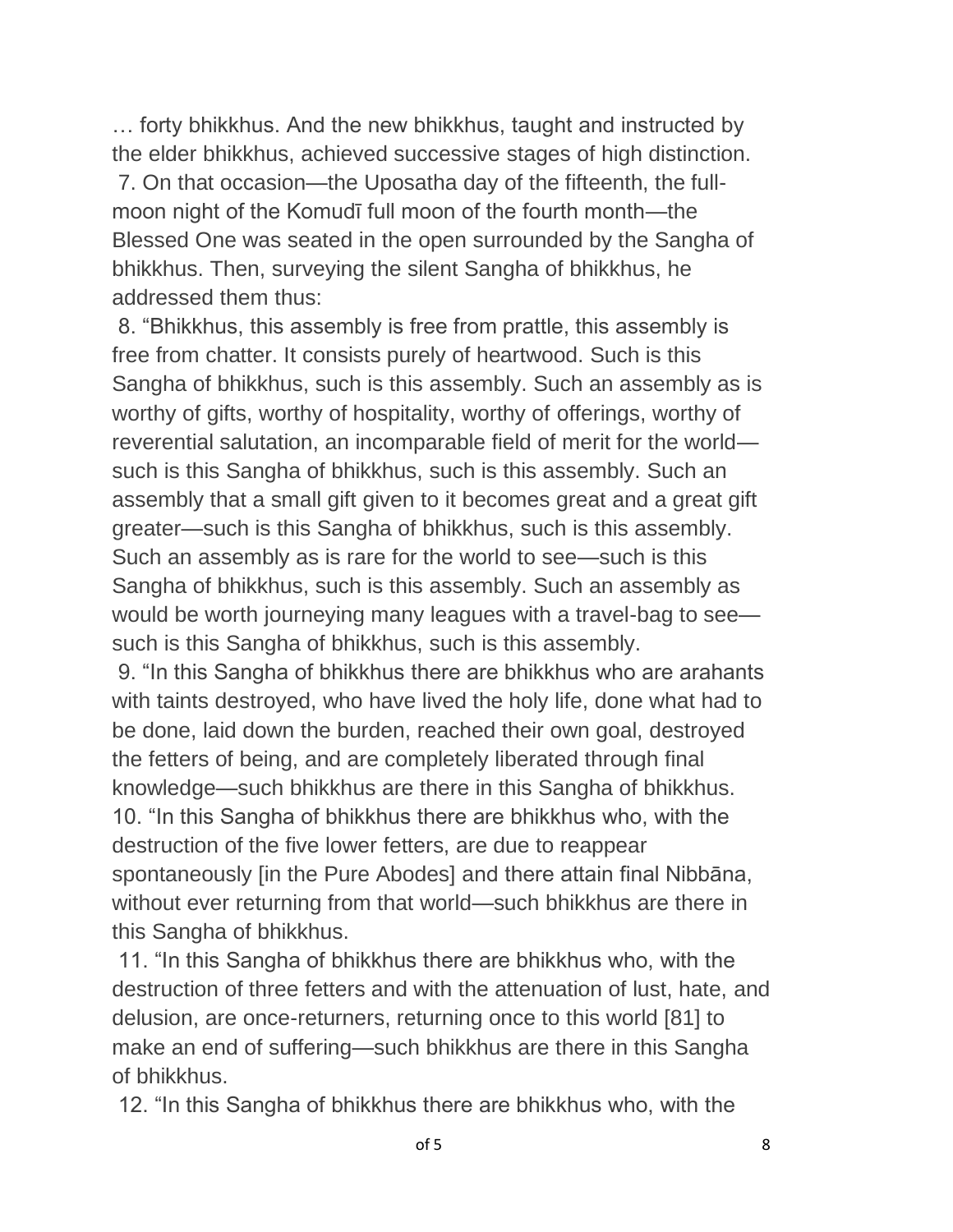destruction of the three fetters, are stream-enterers, no longer subject to perdition, bound [for deliverance], headed for enlightenment—such bhikkhus are there in this Sangha of bhikkhus.

13. "In this Sangha of bhikkhus there are bhikkhus who abide devoted to the development of the four foundations of mindfulness—such bhikkhus are there in this Sangha of bhikkhus. In this Sangha of bhikkhus there are bhikkhus who abide devoted to the development of the four right kinds of striving … of the four bases for spiritual power … of the five faculties … of the five powers … of the seven enlightenment factors … of the Noble Eightfold Path—such bhikkhus are there in this Sangha of bhikkhus.

14. "In this Sangha of bhikkhus there are bhikkhus who abide devoted to the development of loving-kindness … of compassion … of altruistic joy … of equanimity … of the meditation on foulness … of the perception of impermanence—such bhikkhus are there in this Sangha of bhikkhus. In this Sangha of bhikkhus there are bhikkhus who abide devoted to the development of mindfulness of breathing. *(Mindfulness of Breathing)*

15. "Bhikkhus, when mindfulness of breathing is developed and cultivated, it is of great fruit and great benefit. When mindfulness of breathing is developed and cultivated, it fulfils the four foundations of mindfulness. When the four foundations of mindfulness are developed and cultivated, they fulfil the seven enlightenment factors. When the seven enlightenment factors are developed and cultivated, they fulfil true knowledge and deliverance.

16. "And how, bhikkhus, is mindfulness of breathing developed and cultivated, so that it is of great fruit and great benefit?

17. "Here a bhikkhu, gone to the forest or to the root of a tree or to an empty hut, sits down; having folded his legs crosswise, set his body erect, and established mindfulness in front of him, ever mindful he breathes in, mindful he breathes out.

18. "Breathing in long, he understands: 'I breathe in long'; or breathing out long, he understands: 'I breathe out long.' Breathing in short, he understands: 'I breathe in short'; or breathing out short, he understands: 'I breathe out short.' He trains thus: 'I shall breathe in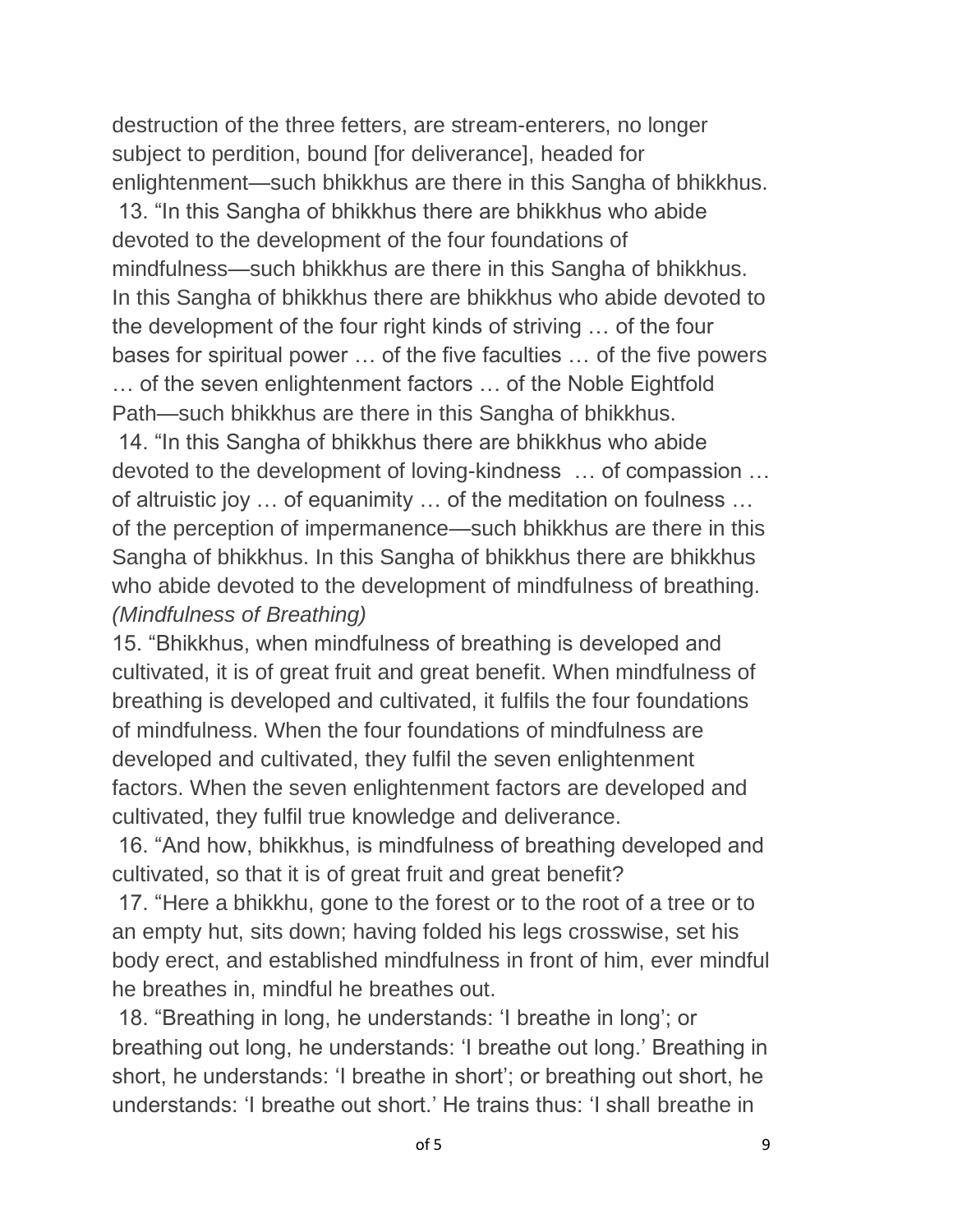experiencing the whole body [of breath]'; he trains thus: 'I shall breathe out experiencing the whole body [of breath].' He trains thus: 'I shall breathe in tranquillizing the bodily formation'; he trains thus: 'I shall breathe out tranquillizing the bodily formation.'

19. "He trains thus: 'I shall breathe in experiencing rapture'; he trains thus: 'I shall breathe out experiencing rapture.' He trains thus: 'I shall breathe in experiencing pleasure'; he trains thus: 'I shall breathe out experiencing pleasure.' He trains thus: 'I shall breathe in experiencing the mental formation'; he trains thus: 'I shall breathe out experiencing the mental formation.' He trains thus: 'I shall breathe in tranquillising the mental formation'; he trains thus: 'I shall breathe out tranquillising the mental formation.'

20. "He trains thus: 'I shall breathe in experiencing the mind'; he trains thus: 'I shall breathe out experiencing the mind.' He trains thus: 'I shall breathe in gladdening the mind'; he trains thus: 'I shall breathe out gladdening the mind.' He trains thus: 'I shall breathe in concentrating the mind'; he trains thus: 'I shall breathe out concentrating the mind.' He trains thus: 'I shall breathe in liberating the mind'; he trains thus: 'I shall breathe out liberating the mind.'

21. "He trains thus: 'I shall breathe in contemplating impermanence'; he trains thus: 'I shall breathe out contemplating impermanence.' He trains thus: 'I shall breathe in contemplating fading away'; he trains thus: 'I shall breathe out contemplating fading away.' He trains thus: 'I shall breathe in contemplating cessation'; he trains thus: 'I shall breathe out contemplating cessation.' He trains thus: 'I shall breathe in contemplating relinquishment'; he trains thus: 'I shall breathe out contemplating relinquishment.'

22. "Bhikkhus, that is how mindfulness of breathing is developed and cultivated, so that it is of great fruit and great benefit. *(Fulfilment of the Four Foundations of Mindfulness)*

23. "And how, bhikkhus, does mindfulness of breathing, developed and cultivated, fulfil the four foundations of mindfulness?

24. "Bhikkhus, on whatever occasion a bhikkhu, breathing in long, understands: 'I breathe in long,' or breathing out long, understands: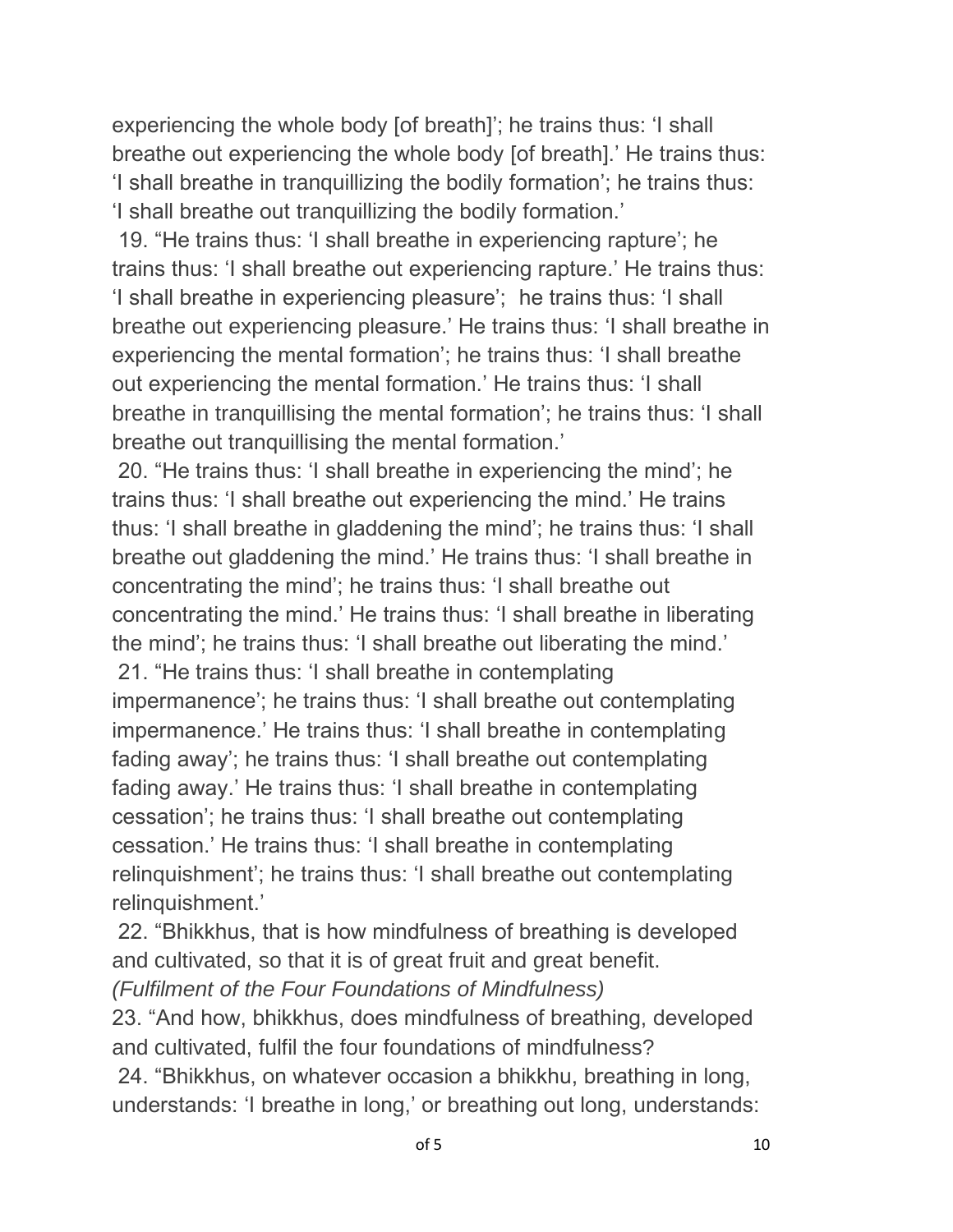'I breathe out long'; breathing in short, understands: 'I breathe in short,' or breathing out short, understands: 'I breathe out short'; trains thus: 'I shall breathe in experiencing the whole body [of breath]'; trains thus: 'I shall breathe out experiencing the whole body [of breath]'; trains thus: 'I shall breathe in tranquillizing the bodily formation'; trains thus: 'I shall breathe out tranquillizing the bodily formation'—on that occasion a bhikkhu abides contemplating the body as a body, ardent, fully aware, and mindful, having put away covetousness and grief for the world. I say that this is a certain body among the bodies, namely, in-breathing and out-breathing. That is why on that occasion a bhikkhu abides contemplating the body as a body, ardent, fully aware, and mindful, having put away covetousness and grief for the world.

25. "Bhikkhus, on whatever occasion a bhikkhu trains thus: 'I shall breathe in experiencing rapture'; trains thus: 'I shall breathe out experiencing rapture'; trains thus: 'I shall breathe in experiencing pleasure'; trains thus: 'I shall breathe out experiencing pleasure'; trains thus: 'I shall breathe in experiencing the mental formation'; trains thus: 'I shall breathe out experiencing the mental formation'; trains thus: 'I shall breathe in tranquillizing the mental formation'; trains thus: 'I shall breathe out tranquillizing the mental formation' on that occasion a bhikkhu abides contemplating feelings as feelings, ardent, fully aware, and mindful, having put away covetousness and grief for the world. I say that this is a certain feeling among the feelings, namely, giving close attention to inbreathing and out-breathing. That is why on that occasion a bhikkhu abides contemplating feelings as feelings, ardent, fully aware, and mindful, having put away covetousness and grief for the world. 26. "Bhikkhus, on whatever occasion a bhikkhu trains thus: 'I shall breathe in experiencing the mind'; trains thus: 'I shall breathe out experiencing the mind'; trains thus: 'I shall breathe in gladdening the mind'; trains thus: 'I shall breathe out gladdening the mind'; train thus: 'I shall breathe in concentrating the mind'; trains thus: 'I shall breathe out concentrating the mind'; trains thus: 'I shall breathe in liberating the mind'; trains thus: 'I shall breathe out liberating the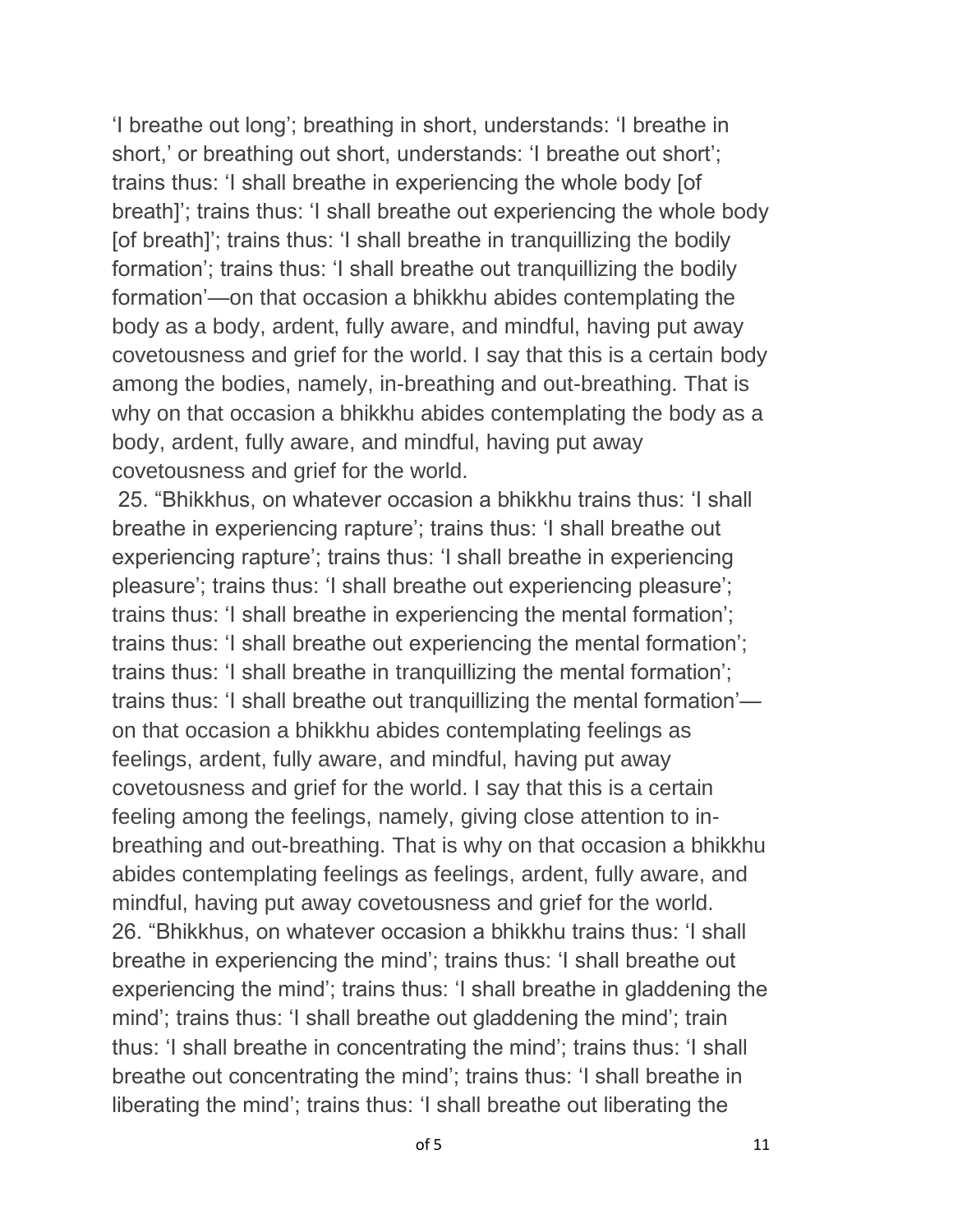mind'—on that occasion a bhikkhu abides contemplating mind as mind, ardent, fully aware, and mindful, having put away covetousness and grief for the world. I do not say that there is the development of mindfulness of breathing for one who is forgetful, who is not fully aware. That is why on that occasion a bhikkhu abides contemplating mind as mind, ardent, fully aware, and mindful, having put away covetousness and grief for the world. 27. "Bhikkhus, on whatever occasion a bhikkhu trains thus: 'I shall breathe in contemplating impermanence'; trains thus: 'I shall breathe out contemplating impermanence'; trains thus: 'I shall breathe in contemplating fading away'; trains thus: 'I shall breathe out contemplating fading away'; trains thus: 'I shall breathe in contemplating cessation'; trains thus: 'I shall breathe out contemplating cessation'; trains thus: 'I shall breathe in contemplating relinquishment'; trains thus: 'I shall breathe out contemplating relinquishment'—on that occasion a bhikkhu abides contemplating mind-objects as mind-objects, ardent, fully aware, and mindful, having put away covetousness and grief for the world. Having seen with wisdom the abandoning of covetousness and grief, he closely looks on with equanimity. That is why on that occasion a bhikkhu abides contemplating mind-objects as mindobjects, ardent, fully aware, and mindful, having put away covetousness and grief for the world.

28. "Bhikkhus, that is how mindfulness of breathing, developed and cultivated, fulfils the four foundations of mindfulness.

*(Fulfilment of the Seven Enlightenment Factors)*

29. "And how, bhikkhus, do the four foundations of mindfulness, developed and cultivated, fulfil the seven enlightenment factors? 30. "Bhikkhus, on whatever occasion a bhikkhu abides contemplating the body as a body, ardent, fully aware, and mindful, having put away covetousness and grief for the world—on that occasion unremitting mindfulness is established in him. On whatever occasion unremitting mindfulness is established in a bhikkhu—on that occasion the mindfulness enlightenment factor is aroused in him, and he develops it, and by development, it comes to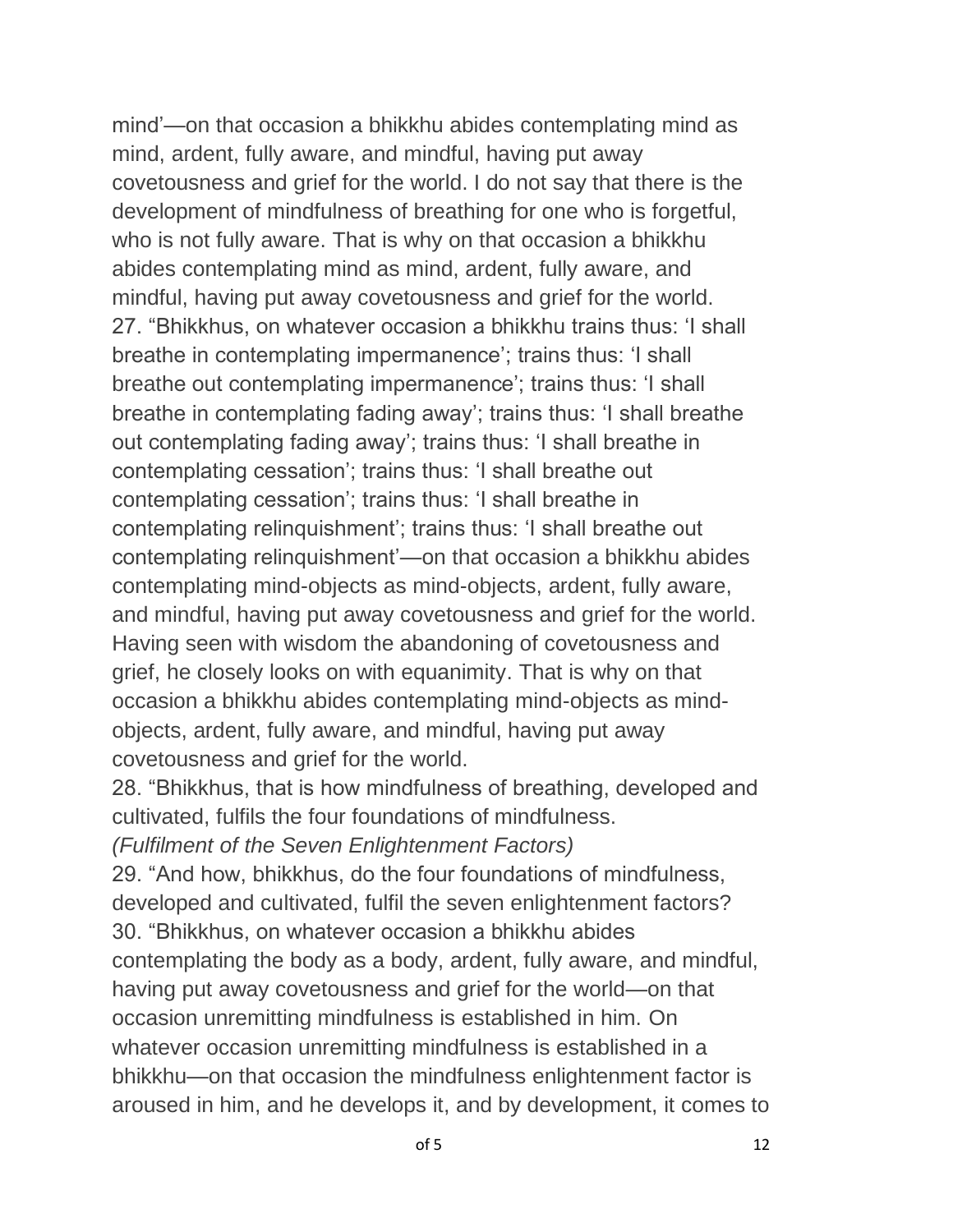fulfilment in him.

31. "Abiding thus mindful, he investigates and examines that state with wisdom and embarks upon a full inquiry into it. On whatever occasion, abiding thus mindful, a bhikkhu investigates and examines that state with wisdom and embarks upon a full inquiry into it—on that occasion the investigation-of-states enlightenment factor is aroused in him, and he develops it, and by development it comes to fulfilment in him.

32. "In one who investigates and examines that state with wisdom and embarks upon a full inquiry into it, tireless energy is aroused. On whatever occasion tireless energy is aroused in a bhikkhu who investigates and examines that state with wisdom and embarks upon a full inquiry into it—on that occasion the energy enlightenment factor is aroused in him, and he develops it, and by development it comes to fulfilment in him.

33. "In one who has aroused energy, unworldly rapture arises. On whatever occasion unworldly rapture arises in a bhikkhu who has aroused energy—on that occasion the rapture enlightenment factor is aroused in him, and he develops it, and by development it comes to fulfilment in him.

34. "In one who is rapturous, the body and the mind become tranquil. On whatever occasion the body and the mind become tranquil in a bhikkhu who is rapturous—on that occasion the tranquility enlightenment factor is aroused in him, and he develops it, and by development it comes to fulfilment in him.

35. "In one whose body is tranquil and who feels pleasure, the mind becomes concentrated. On whatever occasion the mind becomes concentrated in a bhikkhu whose body is tranquil and who feels pleasure—on that occasion the concentration enlightenment factor is aroused in him, and he develops it, and by development it comes to fulfilment in him.

36. "He closely looks on with equanimity at the mind thus concentrated. On whatever occasion a bhikkhu closely looks on with equanimity at the mind thus concentrated—on that occasion the equanimity enlightenment factor is aroused in him, and he develops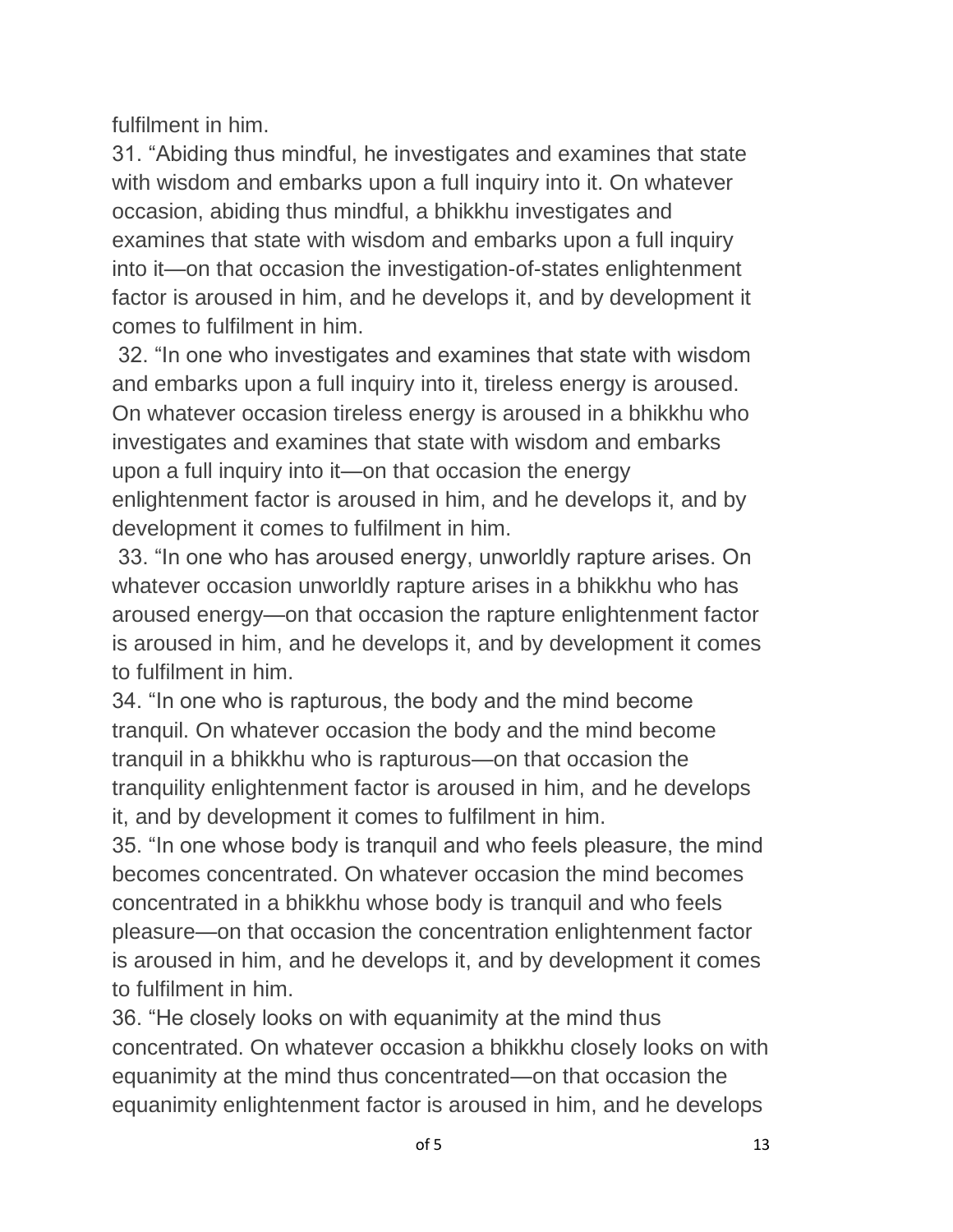it, and by development it comes to fulfilment in him.

37. "Bhikkhus, on whatever occasion a bhikkhu abides contemplating feelings as feelings, ardent, fully aware, and mindful, having put away covetousness and grief for the world … (*repeat as at §§30–36*) … the equanimity enlightenment factor is aroused in him, and he develops it, and by development it comes to fulfilment in him.

38. "Bhikkhus, on whatever occasion a bhikkhu abides contemplating mind as mind, ardent, fully aware, and mindful, having put away covetousness and grief for the world … (*repeat as at §§30–36*) … the equanimity enlightenment factor is aroused in him, and he develops it, and by development it comes to fulfilment in him.

39. "Bhikkhus, on whatever occasion a bhikkhu abides contemplating mind-object as mind-objects, ardent, fully aware, and mindful, having put away covetousness and grief for the world … … the equanimity enlightenment factor is aroused in him, and he develops it, and by development it comes to fulfilment in him. 40. "Bhikkhus, that is how the four foundations of mindfulness, developed and cultivated, fulfil the seven enlightenment factors. *(Fulfilment of True Knowledge and Deliverance)*

41. "And how, bhikkhus, do the seven enlightenment factors, developed and cultivated, fulfil true knowledge and deliverance? 42. "Here, bhikkhus, a bhikkhu develops the mindfulness enlightenment factor, which is supported by seclusion, dispassion, and cessation, and ripens in relinquishment. He develops the investigation-of-states enlightenment factor … the energy enlightenment factor … the rapture enlightenment factor … the tranquility enlightenment factor … the concentration enlightenment factor … the equanimity enlightenment factor, which is supported by seclusion, dispassion, and cessation, and ripens in relinquishment. 43. "Bhikkhus, that is how the seven enlightenment factors, developed and cultivated, fulfil true knowledge and deliverance."